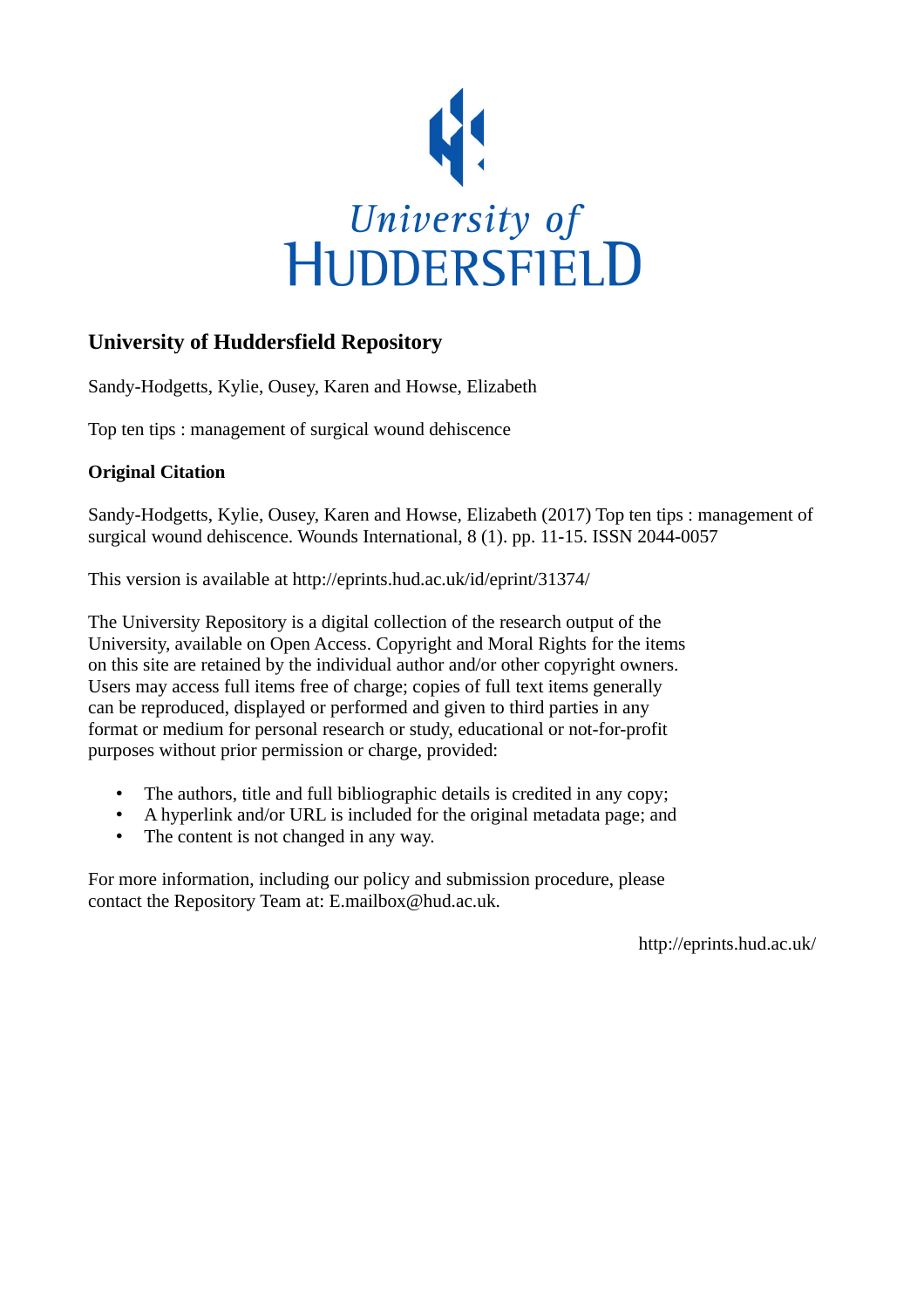Reproduction, transmission or duplication of this document is strictly prohibited. Written permission from the author is required prior to reproduction.

This document is protected by copyright.

Author: Mrs Kylie Sandy-Hodgetts

Sandy-Hodgetts,  $K^1$  Ousey,  $K^2$  and Howse,  $L^3$  (2017) Top Ten Tips: management of surgical wound dehiscence. Wounds International Vol 8 Issue 1: 11-15.

## **1. Kylie Sandy-Hodgetts BSc MBA (PhD Scholar)**

**(Corresponding author)**

- Research Associate
- School of Nursing, Midwifery and Paramedicine

Curtin University,

Western Australia

Adjunct Research Fellow

Department of Anatomy and Human Biology

University of Western Australia

[Kylie.sandy-hodgetts@curtin.edu.au](mailto:Kylie.sandy-hodgetts@curtin.edu.au)

## **2. Professor Karen Ousey**

School of Human and Health Sciences Professor of Skin Integrity Director Institute of Skin Integrity and Infection Prevention Clinical Associate Professor, Australian Catholic University Adjunct Clinical Professor, Queensland University of Technology

## **3. Elizabeth Howse**

Nurse Practitioner Wound/Ostomy Management Silver Chain Community Nursing Service, Perth Western Australia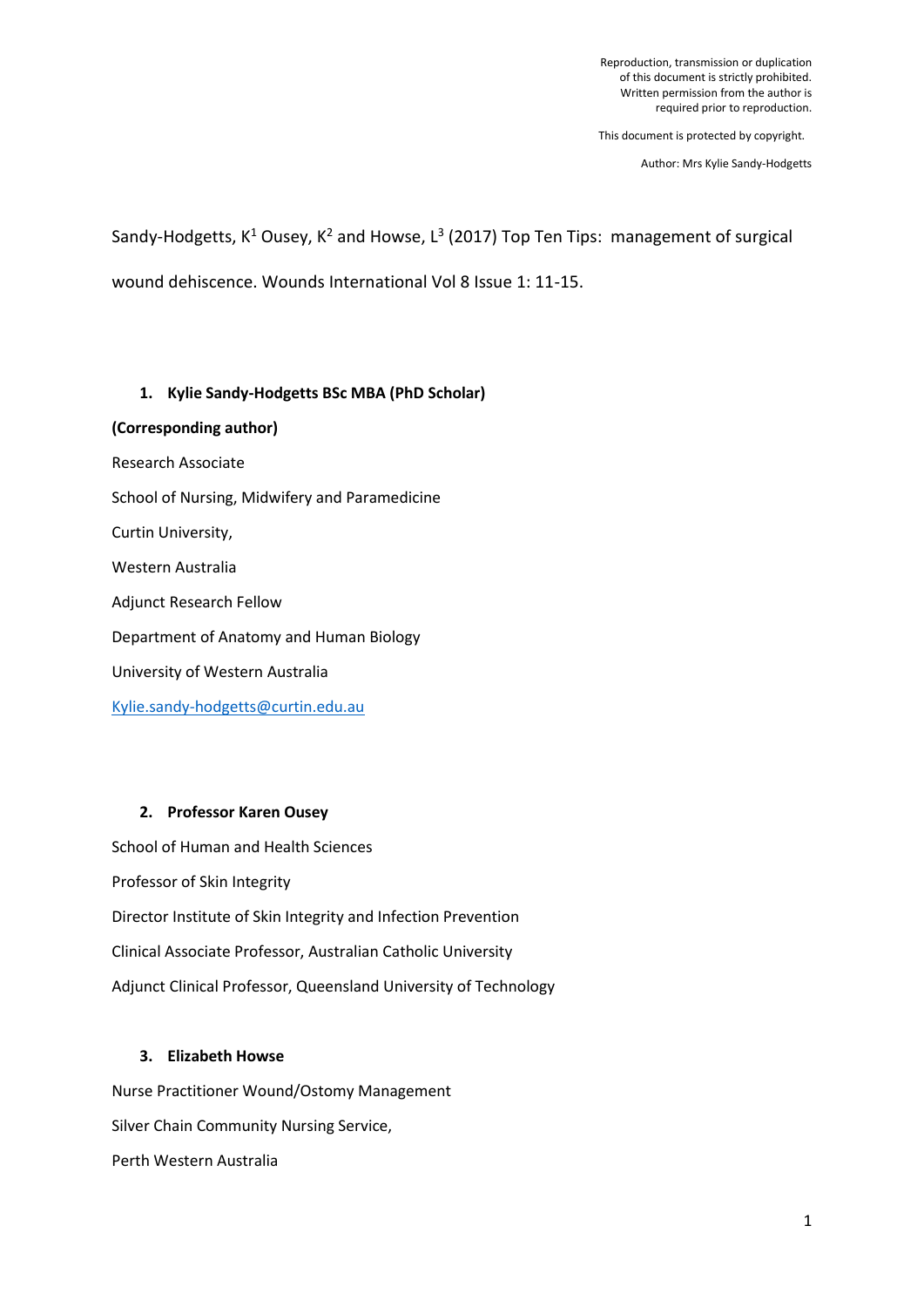Reproduction, transmission or duplication of this document is strictly prohibited. Written permission from the author is required prior to reproduction.

This document is protected by copyright.

Author: Mrs Kylie Sandy-Hodgetts

### Introduction

The worldwide volume of surgery is considerable, with an estimated 234.2 million major surgical procedures carried out every year across the globe(1). In Australia during 2010-11, 2.4 million admissions involved a surgical procedure(2). Wound healing by primary intention following surgery is assisted by the use of sutures, staples, glue, adhesive tape wound dressings or negative pressure wound therapy (NPWT), and healing commences within hours of closure(3). Failure of the wound to heal may be due to a number of reasons: patient related factors, for example age, cardio-vascular disease(4, 5) mechanical reasons of suture breakage or knots slipping(6) infection or dehiscence(4, 5, 7, 8), radiotherapy or chemotherapy(9).

Surgical wound dehiscence (SWD) is defined as the rupturing of opposed or sutured margins following a surgical procedure(10). Dehiscence can occur up to and including Day 30 postoperatively. Further definition of wound dehiscence according to the CDC definition classifies dehiscence as a deep surgical site infection (deep or organ space SSI) (11)and, as such, is classified as an SSI regardless of whether the dehiscence is confirmed microbial or non-microbial nature. Consequently determining prevalence and incidence of dehiscence is sometimes thwarted due to the very nature of the medical reporting and clinical coding within the acute care setting as it is often lumped under the SSI definition with no clarity recorded between superficial or deep SSI. This conundrum is also faced in post discharge surveillance in the community nursing setting where it most likely when the dehiscence may occur.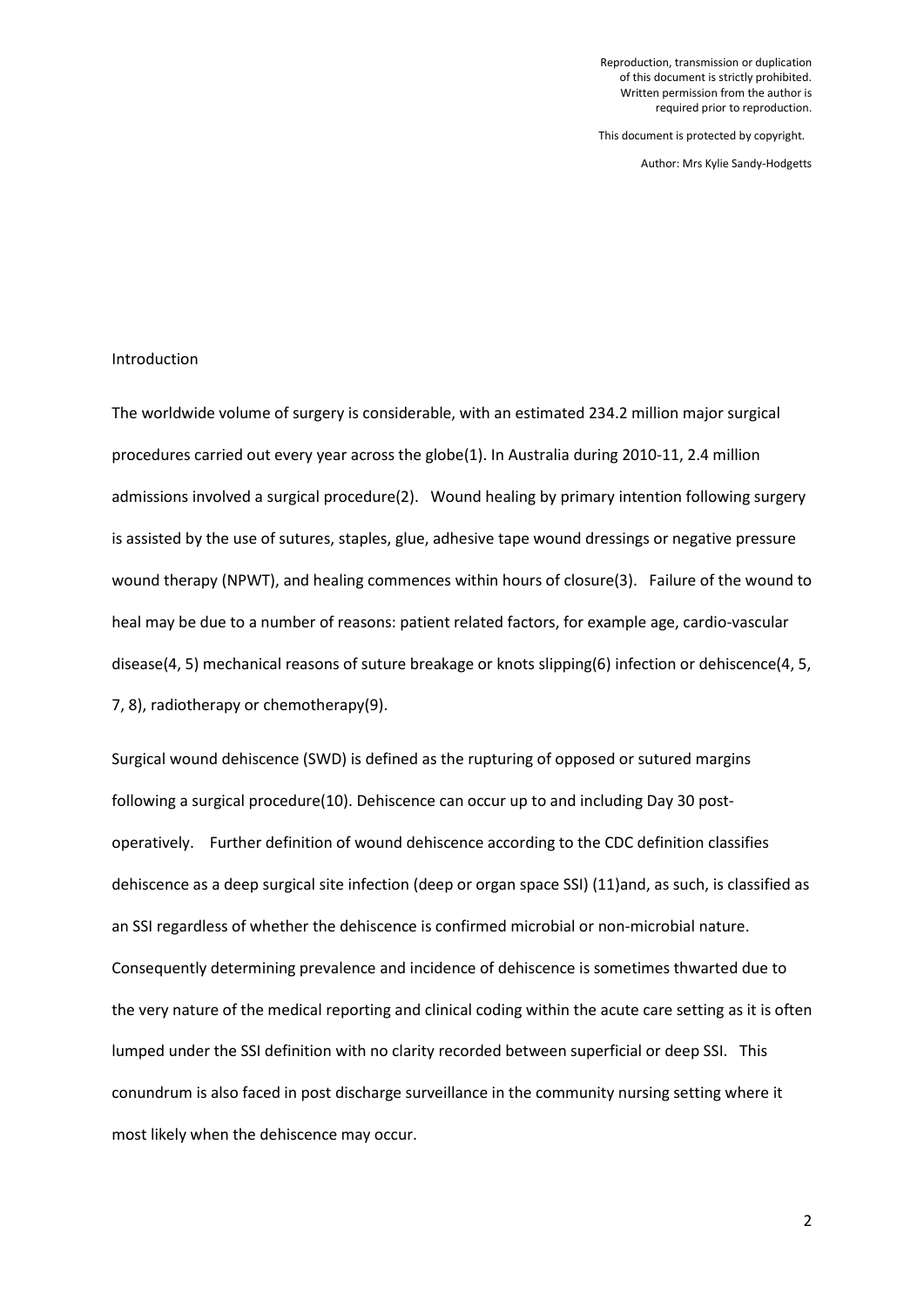Author: Mrs Kylie Sandy-Hodgetts

In the United Kingdom, SSI constitutes 20% of all health care related infections, and at least 5% of admitted patients will develop an SSI(12). In North America, the fiscal estimate of SSI is reportedly USD 10 billion annually in direct and indirect medical costs (13). The estimated costs attributable to SSI in Europe range from 1.47 to 19.1 billion Euros (12). In Australia, estimated costs associated with SSI are AUD268 million per year (14, 15) as reported in the acute care setting. The cost of SWD not only impacts the acute care setting the burden is also borne by district and community nursing settings. Recent studies have yielded data the cost of managing SWD (16, 17). Further additional costs associated with delays in healing and reduced quality of life for the patient, family, and the wider community are also difficult to ascertain from a cost point of view. More importantly, the use of an optimal therapy to improve wound healing outcome following surgery and prevent wound complications remains to be determined.

### **Top Ten Tips**

#### 1. **Identify risk factors**

Patients may be more at risk of wound dehiscence if they are over 65 years old, have signs of systemic and local wound infection, are obese or have had a previous surgery in the same anatomical region(18). Most dehiscence occurs  $4 - 14$  days following surgery (4-6, 9, 19). The patient assessment should be undertaken and results documented following every visit to the patient with any changes reported to the nurse in charge and medical staff.

• Intra operative risk factors such as emergency admission(20, 21), classification of surgery(22); clean, clean-contaminated or dirty, duration of procedure and intra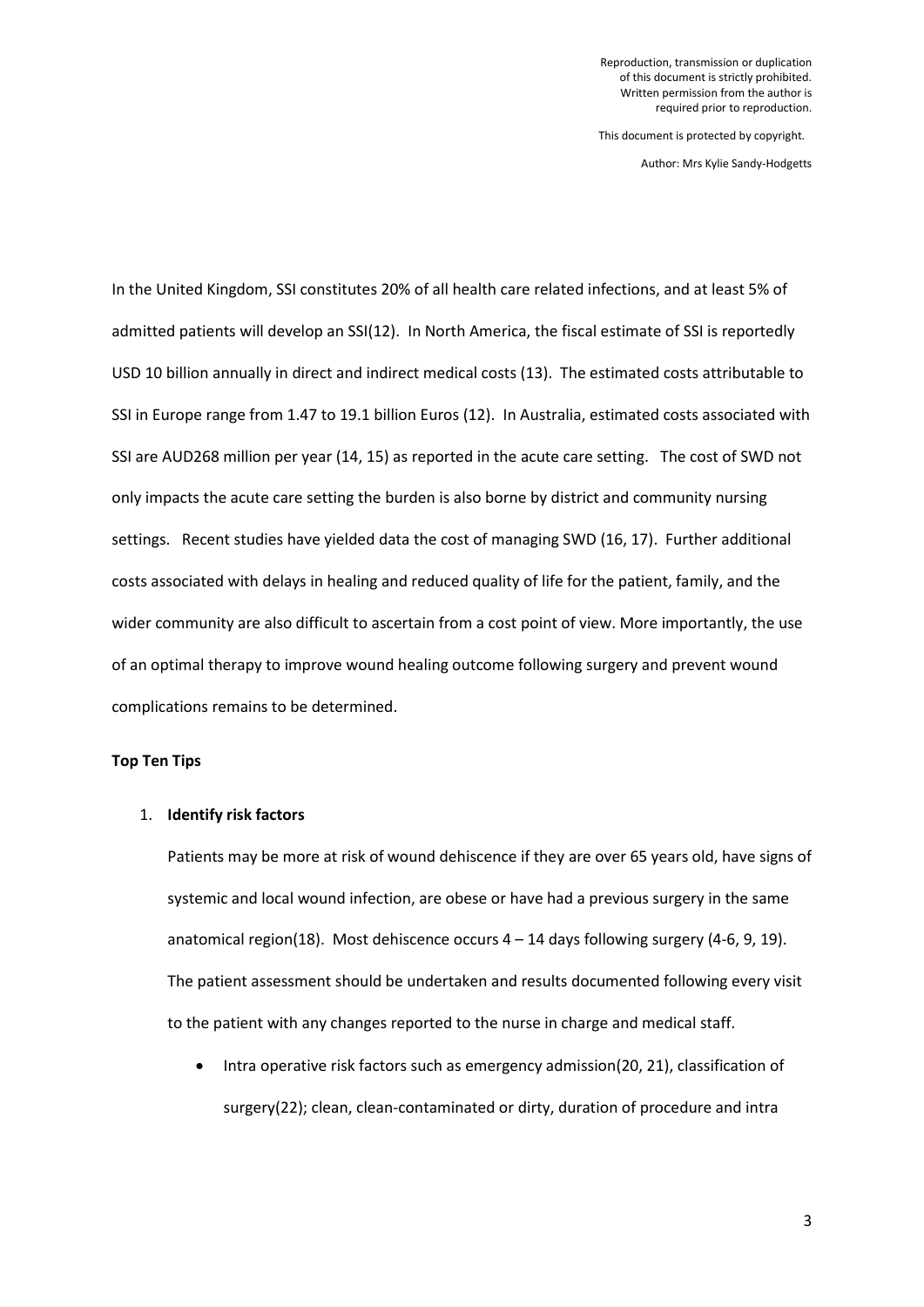Author: Mrs Kylie Sandy-Hodgetts

operative warming(23, 24) are known factors that may contribute to delayed postoperative healing.

 Postoperative factors such intra-abdominal pressure e.g. excessive coughing, recurrent vomiting, constipation may also lead to dehiscence following surgery according to anecdotal evidence. Knowledge of these risk factors during the patient's journey is key to post-operative management. In depth pre-operative assessment of the patient that identifies and records any risk factors which suggest strategies to reduce these risks should be adhered to, follow your local policy or guideline for further information. This may include health education regarding weight loss and nutritional advice.

## **2. Identify signs and symptoms of wound dehiscence**

Surgical wounds may often present with specific visual signs that may indicate a disruption to the normal healing process and possibly the presence of infection. Top ten tip 4 discusses infection in more detail, however, visible signs of healing disruption may include, but are not limited to;

- Apposed margins open or separated at any point along the incision site
- Broken sutures (non-healed opposing margins)
- Redness at the incision site
- Patient experiencing pain at the incision site

Further indication of disruption to the normal healing process which include, but are not limited to:

- Swelling, oedema, seroma
- Bleeding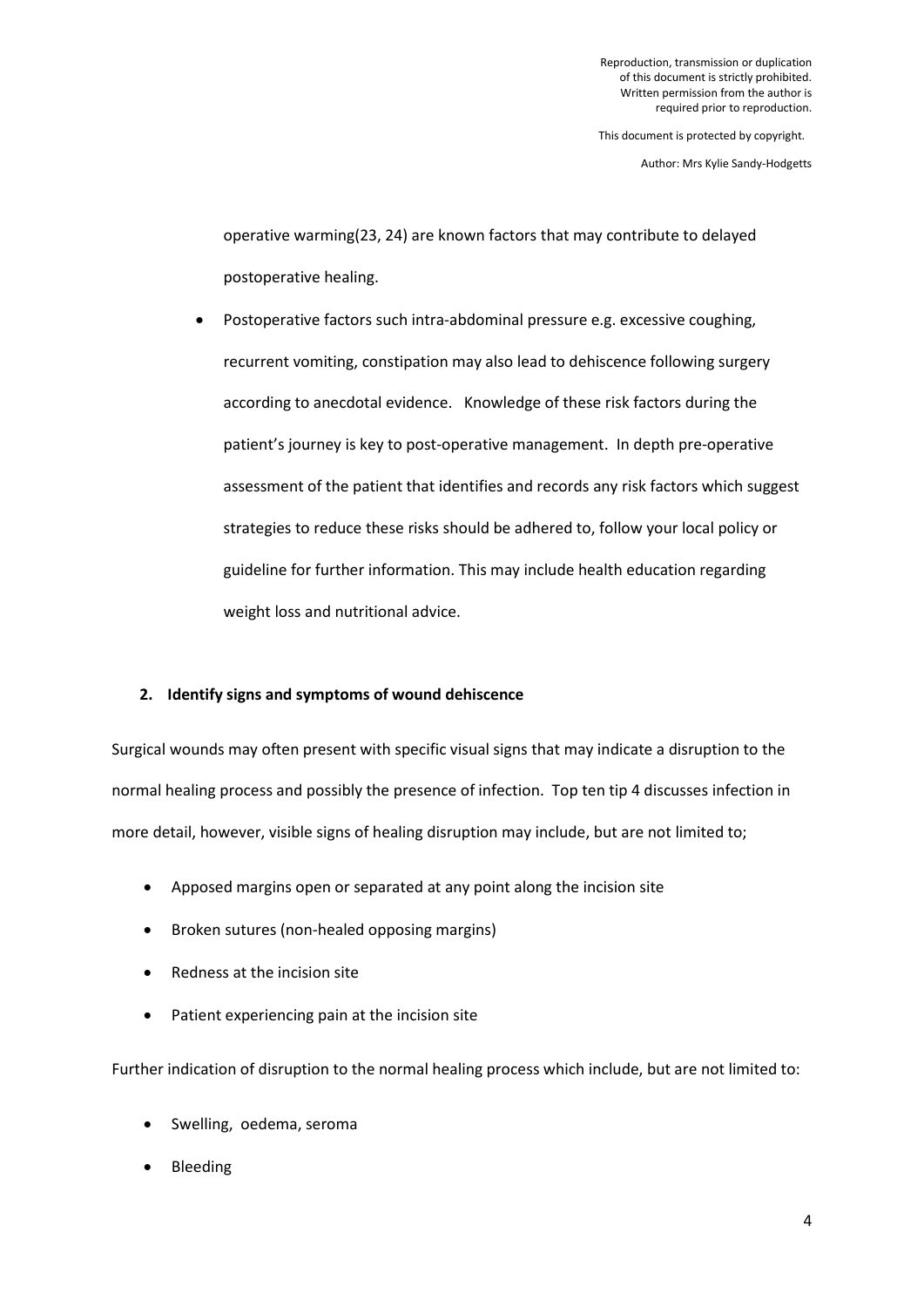Author: Mrs Kylie Sandy-Hodgetts

Exudate from the incision site

# **3. Accurately assess & categorise type of wound dehiscence including on - going assessment of the patient**

Complete accurate wound assessment (anatomical location, size, tissue

involvement/characteristics, exudate type/amount, presence of odour, pain assessment) in the patient notes and wound care plan is paramount; treatment should be documented in the notes following every assessment. Determining the type of dehiscence and recording the correct classification provides clinical coders and researchers with much needed information in regards to the patient's dehiscence. There are two types of dehiscence;

- Partial dehiscence
- Full thickness dehiscence

## **4. Assess for clinical indicators of infection (18):**

The early identification of clinical indicators of infection is important in the management of the patient's surgical wound. There are several published guidelines for the detection, diagnosis and management of wound infection(18, 25-28)

- Dull wound tissue
- Slough
- Failure of wound to decrease in size
- Hypergranulation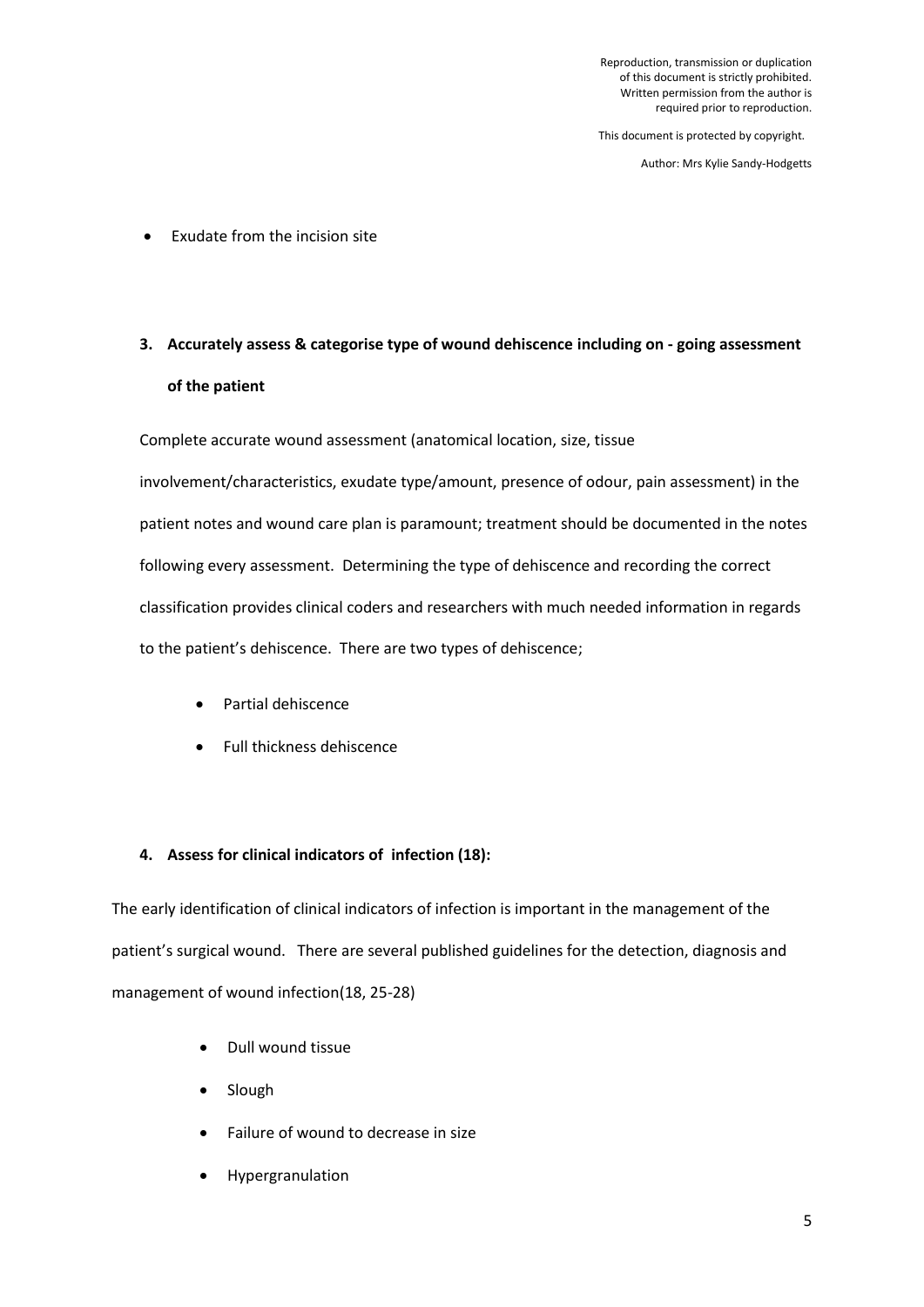Reproduction, transmission or duplication of this document is strictly prohibited. Written permission from the author is required prior to reproduction.

This document is protected by copyright.

Author: Mrs Kylie Sandy-Hodgetts

- Increased exudate
- Erythema
- Increased pain or unexplained pain
- Malodour
- Confirmed presence of infection (microbiology)
- Increased temperature of peri-wound tissue

## **5. Determine goal of care (e.g. surgical debridement/closure vs healing by secondary**

#### **intention)**

The goal of care may be different to healing by primary intention, and as such there should be a clear and achievable goal documented. This should be discussed with the patient and all planned interventions explained. The goal of care is to prepare the wound bed for future closure. Interventions will include assessment of the wound bed to identify any signs of necrotic tissue and infection. If infection is suspected there should be appropriate use of antibiotics, removal of drains, sutures or staples and surgical debridement. Following the removal of necrotic tissue, superficial dehiscence can be closed by secondary intention. For large and deep wound dehiscence, negative pressure therapy and return to theatre for closure may be indicated(29). Referral to tissue viability services and the medial team should be made for advice and care following all wound dehiscence. The goal of care and planned interventions should be discussed and explained to the patient and recorded in the noted with clear achievable evaluation dates.

#### **6. Correct wound bed preparation**

6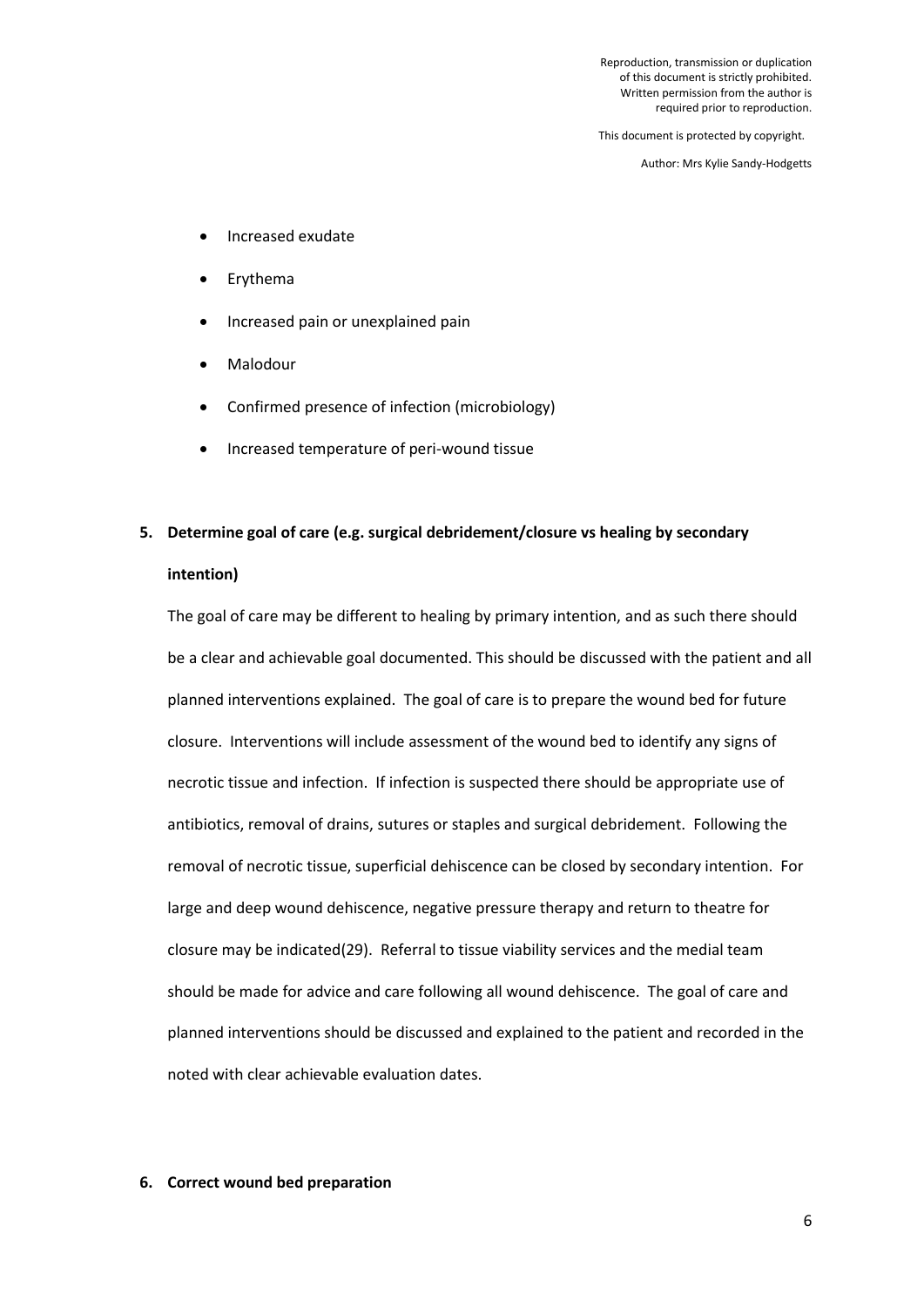Author: Mrs Kylie Sandy-Hodgetts

Effective wound bed preparation is essential to the wound healing process. Using assessment techniques such as Tissue, Infection/Inflammation, Moisture, Edge (TIME) can be useful when performing a focussed wound bed assessment. The TIME framework offers a systematic approach to wound healing, which involves eliminating non-viable tissue, controlling infection, restoring moisture balance and promoting epithelial advancement(30).

### **7. Managing patient's expectations**

Understanding the patient's expectations is the best way to manage his/her expectations. Frequent and honest communication regarding what to expect in terms of healing and pain management may be key to the patient's overall experience during this time. Keeping lines of communication open will build trust and make patients feel comfortable. Managing patient's expectations in relation to healing is paramount during this time, with the focus being on the timely delivery of information about potential outcomes, i.e; further surgical interventions an increase in nursing visits and pain management. The impact on the wellbeing of the patient during is also of key importance.

## **8. Multi-disciplinary management approach**

Dehiscence requires a multidisciplinary approach that may involve surgeons, infection control specialists, home care or community nursing, nutritional experts and other allied health professionals. Local guidelines should be followed regarding the inter disciplinary approach imaging of the wound - some health care areas may recommend wound imaging through medical imaging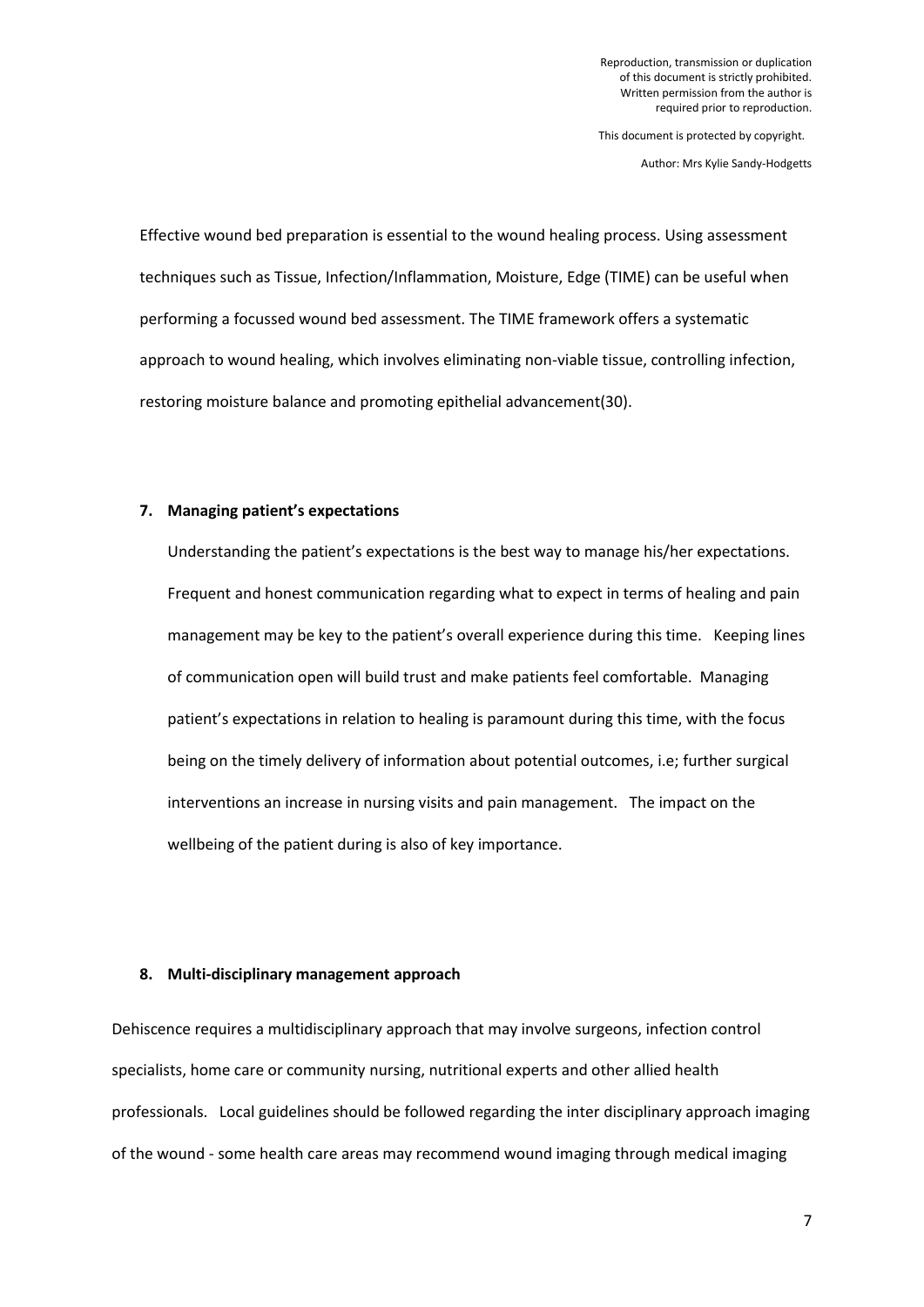Author: Mrs Kylie Sandy-Hodgetts

departments, others may recommend tracing the wound - please refer to local guidance. Subsequent wound assessment schedules should be documented and recommended treatment recorded with the rationale for choice.

### **9. Patient and carer education**

The first possible indicators of dehiscence may be a sudden pain around the wound area; tachycardia; abnormal and/or excessive serous or sero-sanguineous discharge; opening of the wound; change in wound contour; viscera visible at the skin surface; abnormal serous or serosanguineous discharge. It is important that the patient understands these signs and be guided on how to inform a healthcare professional if they should experience any of these signs. Through education, patient's can be made aware of the signs to watch for, and how and when to seek help from a healthcare professional. Patient education can be in the form of verbal communication/demonstration or take-home brochures/information sheets on discharge in the acute care nursing setting. In the community nursing setting, a fact sheet may be left at home for the patient with a lay description of the physical signs of complications and a contact number for care management.

#### **10. Post discharge surveillance**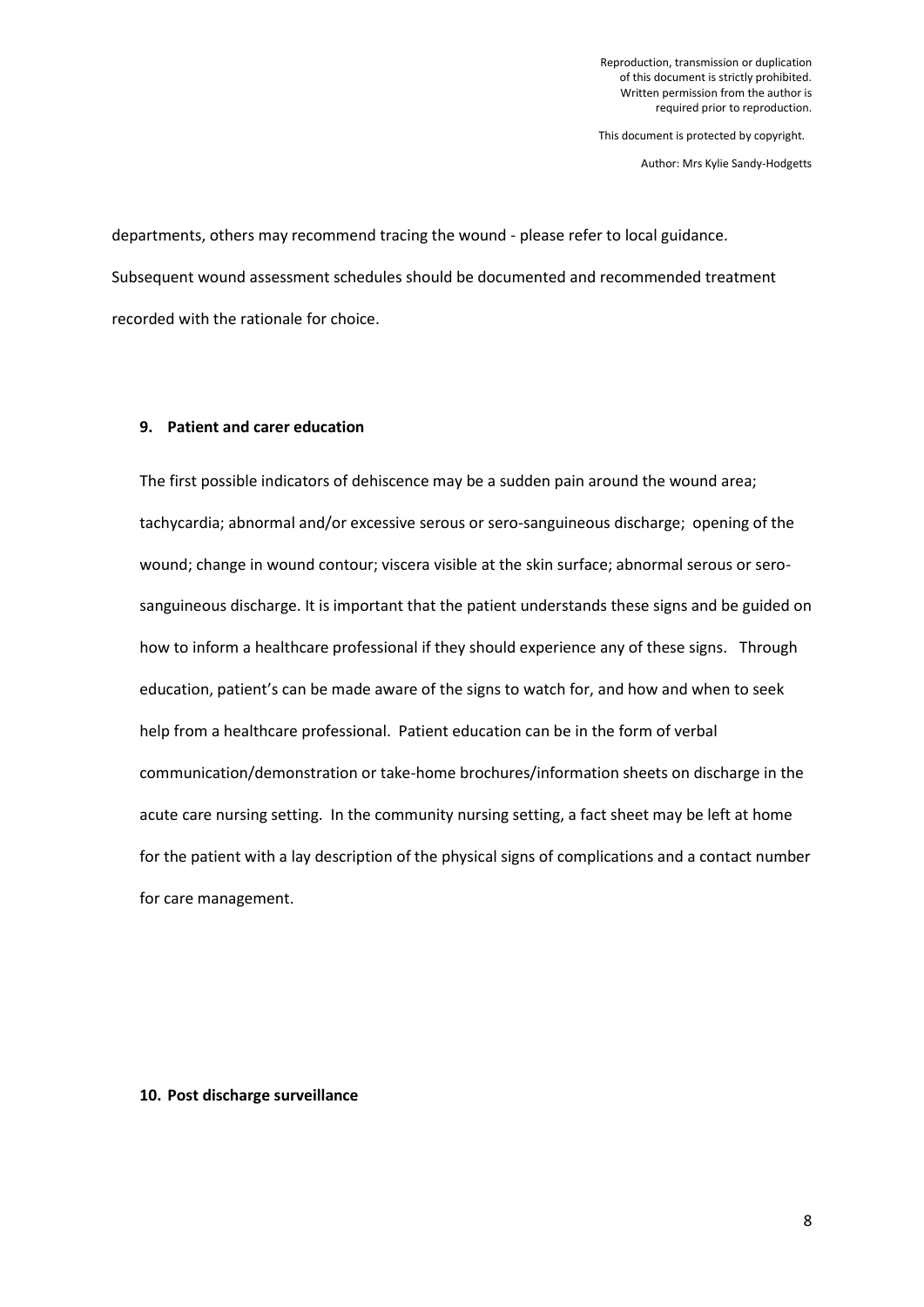Author: Mrs Kylie Sandy-Hodgetts

Continual follow up of the patient's wound, medication, health and well-being as well as accurate record keeping during this period is crucial to facilitate healing. Reassessment of the wound to determine the therapeutic requirements to reflect the needs of the wound healing phase is required at constant intervals. It is important also to document this in the wound care plan to allow for communication within the multidisciplinary team and the continuity of care. Accurate record keeping is essential to allow researchers, health economists and others to study, understand and inform the wider community including government and advocacy agencies on costs and clinical impact of dehiscence. This is necessary information required in advising decision makers and policy advisors in the health care sector. Moreover, evidence is needed to inform and guide policy development and provide decision makers in the healthcare sector with the evidence to make informed decisions.

#### **Conclusion**

Surgical wound dehiscence is a complication following surgery that poses a clinical challenge in its management. With the growing ageing population and global increase in chronic disease such as diabetes and obesity, patient related comorbidities may contribute to the occurrence of surgical wound dehiscence. As such, individuals who may be at risk may need specific management in the pre and post-operative period. The need for early identification followed up by accurate assessment and timely treatment may prevent minor problems escalating into catastrophes. The role of proper assessment, diagnosis, treatment and diligent record keeping must not be overlooked. Furthermore the multidisciplinary approach to patient care is needed in the management of patients

9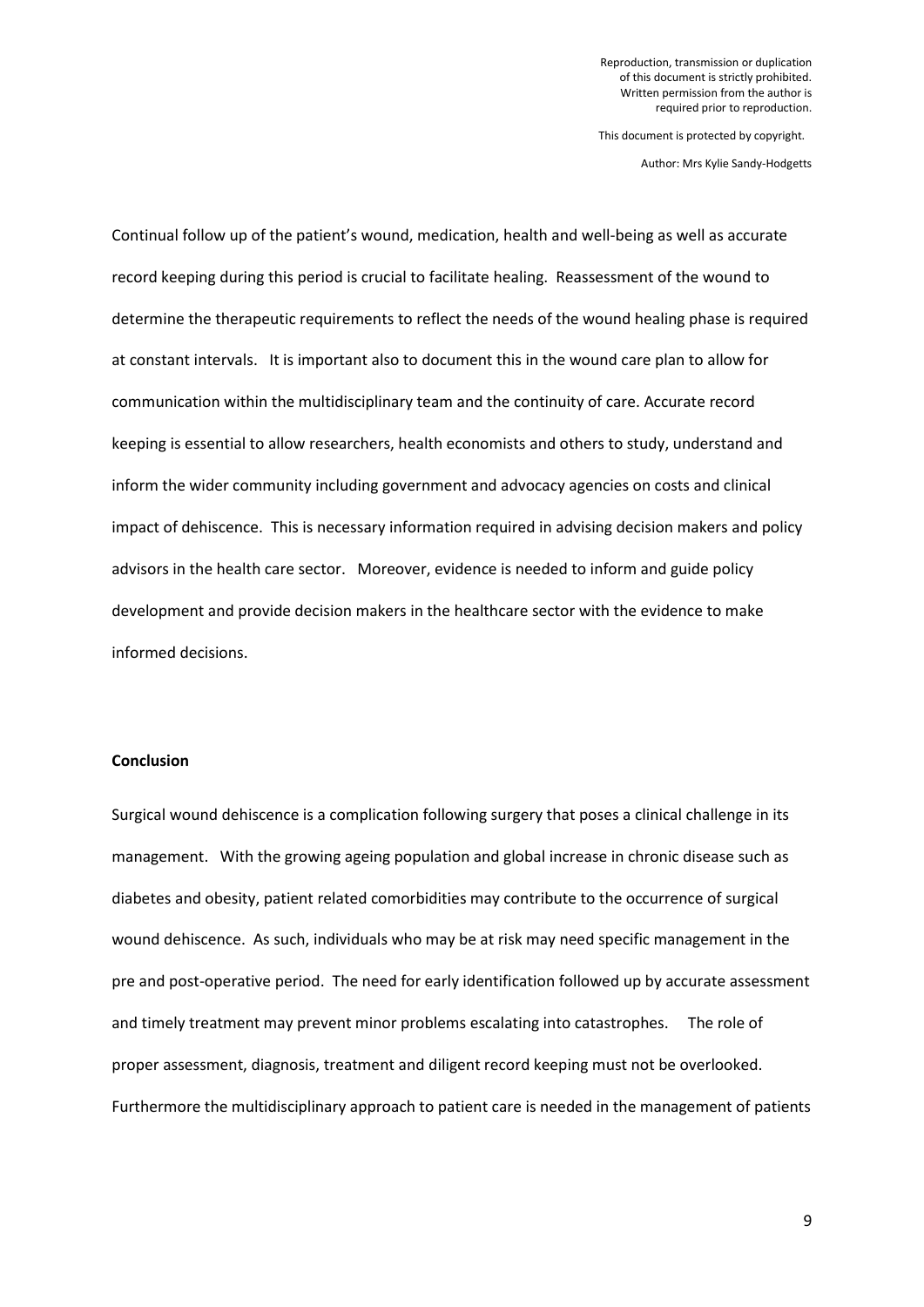Author: Mrs Kylie Sandy-Hodgetts

with a surgical wound dehiscence to ensure consistency in delivery of the care plan for timely and

sustained surgical wound healing.

References

1. Weiser TG, Regenbogen SE, Thompson KD, Haynes AB, Lipsitz SR, Berry WR, et al. An estimation of the global volume of surgery: a modelling strategy based on available data. Lancet. 2008;372(9633):139-44.

2. AIHW. Australian Hospital Statistics 2010-11. Chapter 10 Surgery in Australian Hospitals. Canberra:AIHW; 2012.

3. Rodero MP, Khosrotehrani K. Skin wound healing modulation by macrophages. Int J Clin Exp Pathol. 2010;3(7):643-53.

4. Webster C, Neumayer L, Smout R, Horn S, Daley J, Henderson W, et al. Prognostic models of abdominal wound dehiscence after laparotomy. J Surg Res. 2003;109(2):130-7.

5. van Ramshorst GH, Nieuwenhuizen J, Hop WC, Arends P, Boom J, Jeekel J, et al. Abdominal wound dehiscence in adults: development and validation of a risk model. World J Surg. 2010;34(1):20-7.

6. Baronski S AE. Wound Care Essentials: Practice and Principles. Ambler, PA: Lippincott, Williams & Williams; 2008.

7. Riou JP, Cohen JR, Johnson H, Jr. Factors influencing wound dehiscence. Am J Surg. 1992;163(3):324-30.

8. Ridderstolpe L, Gill H, Granfeldt H, Ahlfeldt H, Rutberg H. Superficial and deep sternal wound complications: incidence, risk factors and mortality. Eur J Cardiothorac Surg. 2001;20(6):1168-75.

9. Spiliotis J, Tsiveriotis K, Datsis AD, Vaxevanidou A, Zacharis G, Giafis K, et al. Wound dehiscence: is still a problem in the 21th century: a retrospective study. World J Emerg Surg. 2009;4:12.

10. Goldstein DN. Mosbys Medical and Nursing Dictionary - Urdang,L, Swallow. 1984.

11. Horan TC AM, Dudeck MA. CDC/NHSN surveillance definition of health care-associated infection and criteria for specific types of infections in the acute care setting.2013 6/3/2013. Available from[: http://www.cdc.gov/nhsn/acute-care-hospital/ssi/.](http://www.cdc.gov/nhsn/acute-care-hospital/ssi/)

12. Leaper DJ, van Goor H, Reilly J, Petrosillo N, Geiss HK, Torres AJ, et al. Surgical site infection a European perspective of incidence and economic burden. International Wound Journal. 2004;1(4):247-73.

13. Urban JA. Cost analysis of surgical site infections. Surg Infect (Larchmt). 2006;7 Suppl 1:S19- 22.

14. McLaws ML, Taylor PC. The Hospital Infection Standardised Surveillance (HISS) programme: analysis of a two-year pilot. J Hosp Infect. 2003;53(4):259-67.

15. Mclaws ML, Irwig LM, Mock P, Berry G, Gold J. Predictors of Surgical Wound-Infection in Australia - a National Study. Med J Australia. 1988;149(11-12):591-5.

16. Tanner J, Khan D, Aplin C, Ball J, Thomas M, Bankart J. Post-discharge surveillance to identify colorectal surgical site infection rates and related costs. J Hosp Infect. 2009;72(3):243-50.

17. Sandy-Hodgetts K, Leslie GD, Lewin G, Hendrie D, Carville K. Surgical wound dehiscence in an Australian community nursing service: time and cost to healing. J Wound Care. 2016;25(7):377-83.